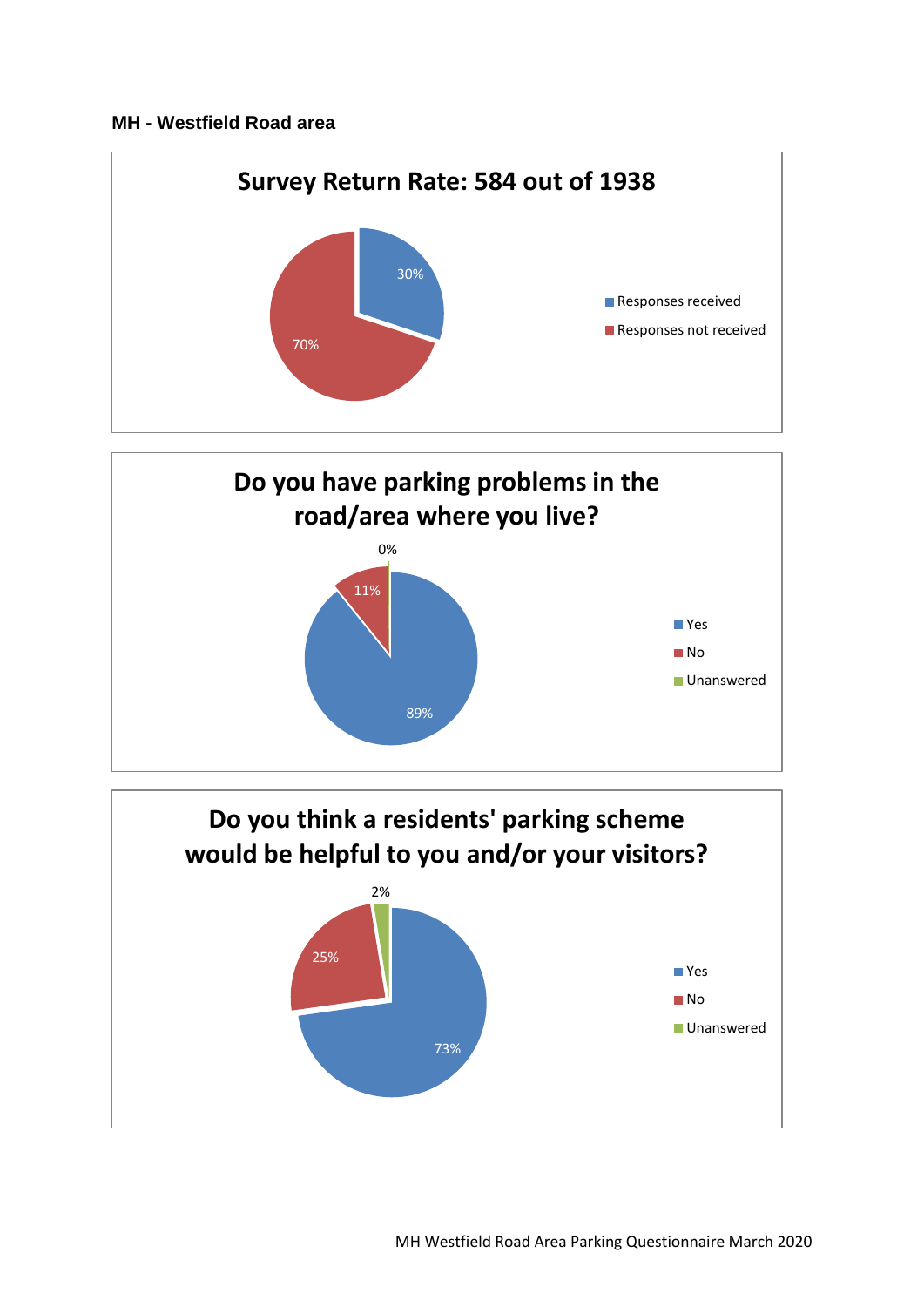



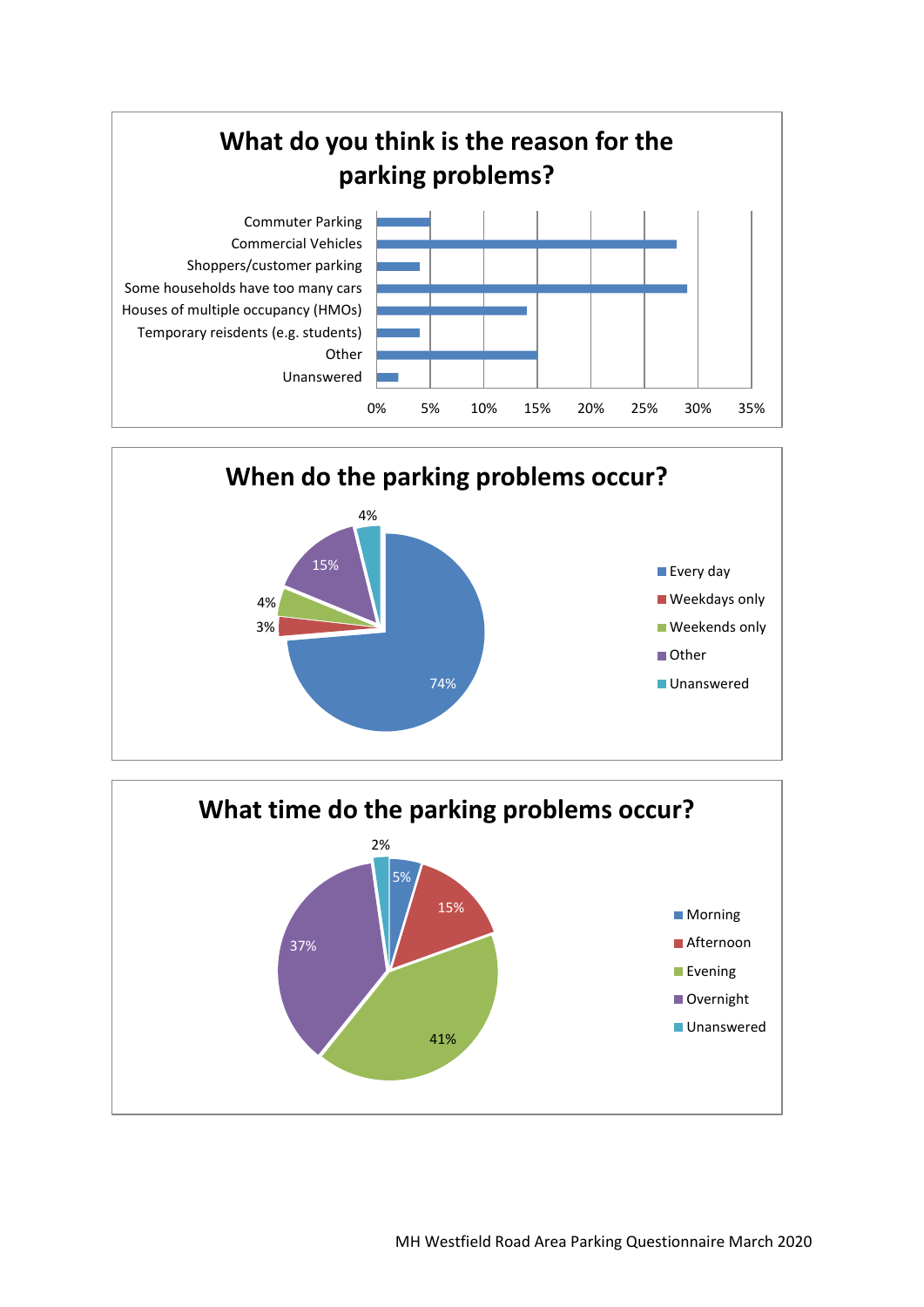## **Equalities questions**





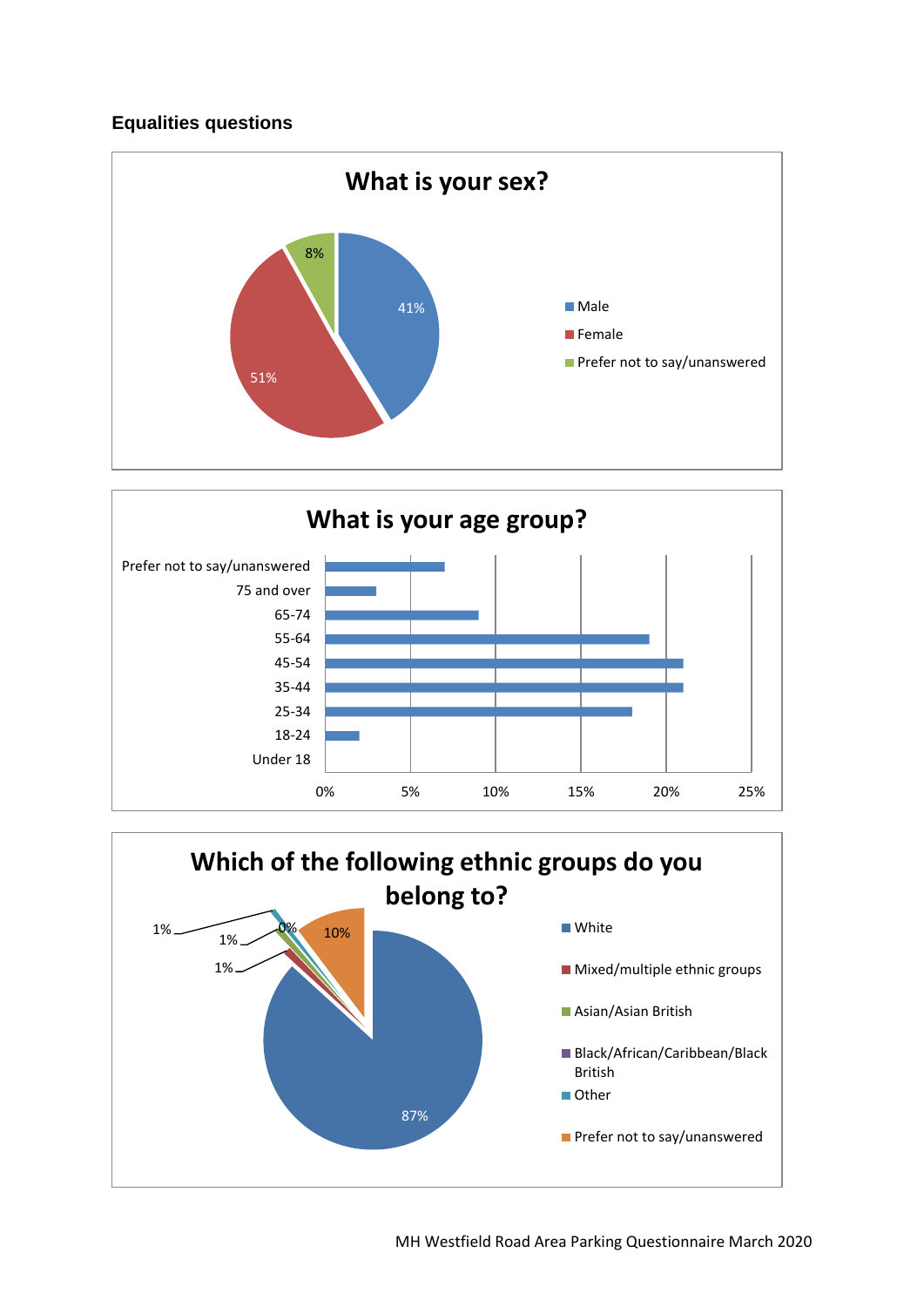



| <b>Road Name</b>                                                          | For            | <b>Against</b> | <b>Undecided</b> | No. of<br><b>Surveys</b><br>received | No. of<br>properties<br>surveyed |
|---------------------------------------------------------------------------|----------------|----------------|------------------|--------------------------------------|----------------------------------|
| <b>Billing Close</b>                                                      | 2              | 0              | ი                | 2                                    | 17                               |
| <b>Blenheim Court</b>                                                     | 2              | $\overline{2}$ | 0                | 4                                    | 14                               |
| <b>Carpenter Close</b>                                                    | $\overline{2}$ | 0              |                  | 2                                    | 21                               |
| Clegg Road                                                                | 5              | $\Omega$       | 0                | 5                                    | 25                               |
| Devonshire Avenue<br>(south side, between<br>Winter Rd and<br>Eastern Rd) | 23             | 19             |                  | 43                                   | 73                               |
| <b>Dupree Drive</b>                                                       | $\Omega$       | $\Omega$       | 0                | $\Omega$                             | 21                               |
| <b>Eastfield Road</b>                                                     | 71             | 16             |                  | 88                                   | 228                              |
| <b>Eastney Road</b><br>(between                                           | 16             | 5              |                  | 22                                   | 145                              |